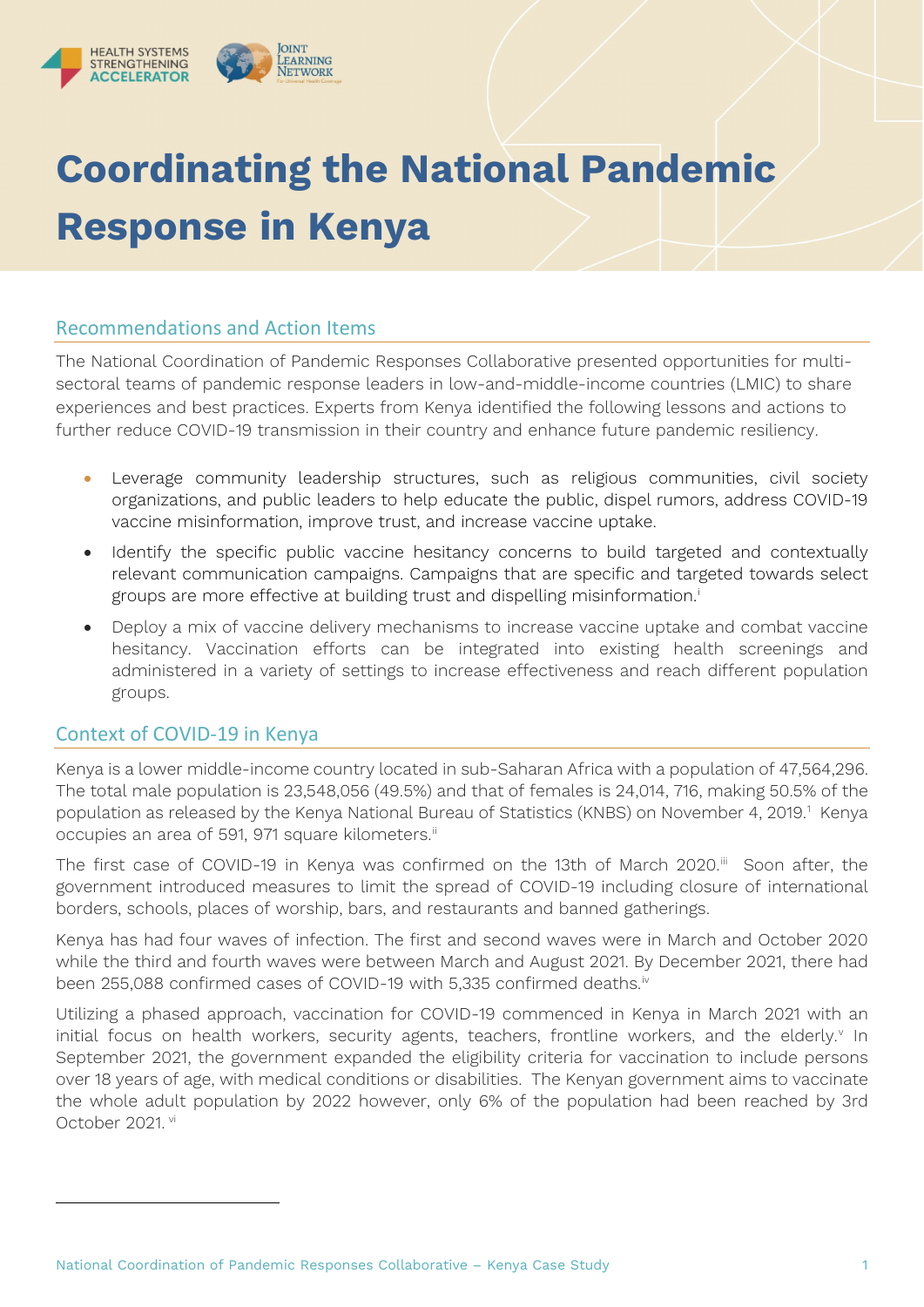





# Insights from the national response to COVID-19 in Kenya

The Kenyan President (H.E. Uhuru Kenyatta) established a National Emergency Response Committee (NERC) to mobilize resources and respond to the COVID-19 pandemic. The National Government ministries and the Council of Governors, which represents the sub-national level (counties) in Kenya, are part of NERC. County representation within the NERC ensures their voices are elevated to the national-level, the diverse range of counties' concerns are addressed, and there is ownership and buyin of NERC directives. The NERC is supported by Technical Task Forces that include academics, development partners, line ministries, and county representation. These technical task forces review available evidence and provide recommendations to the NERC on appropriate responses to the pandemic.

The counties also have County Response Committees with stakeholders to implement measures or directives from the NERC. Clear roles and responsibilities for each of these units prevent overlaps in functions, minimize conflicts on responsibilities and provide a clear mechanism to cascade decisions from the national to the sub-national level.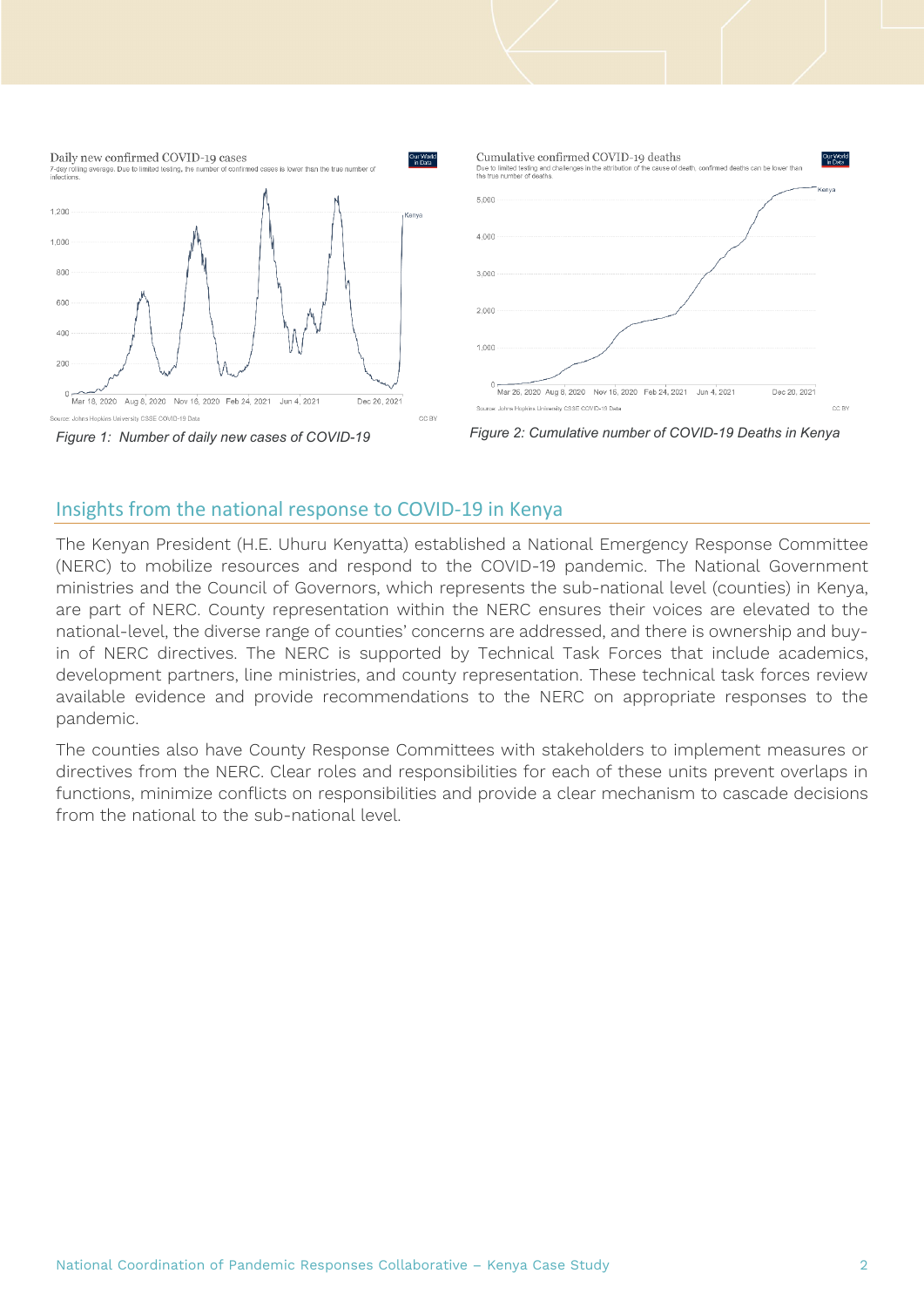#### **Kenyan Experience**

As reported by the Kenya country team, in response to the pandemic, and the critical role data played in the response, Kenya coordinated the flow of information between the national and county levels of government. To overcome silos, data collection was harmonized by creating a dashboard on which counties upload information that is accessible to all stakeholders. Through this dashboard, there was timely access to national and county level data on the pandemic that was useful to the NERC and county response committees for evidence-based decision making. These data were made available to the public and disseminated through media briefings on the status of the pandemic.

Additionally, trained community volunteers were deployed to visit homes and educate the public on topics like proper hand washing, cough etiquette, social distancing amongst others. This approach was deployed concurrently with the use of mainstream and social media to ensure wide reach among people that may not have access to traditional media sources. By March 2021, community volunteers had reached 67% of households in Kenya with public health prevention

# **KEY LESSONS**

County representation within the NERC ensures that their voices are elevated to the national level, the diverse range of counties' concerns are addressed, and there is ownership and buy-in of NERC directives. Some of the key practical approaches of NERC employed are:

- Inclusion of country representatives in the national committee through Council of Governors
- Establishment of complementary Country Response Committees
- Publicly assesible dashboard that captures national and county-level data
- Use of trained community volunteers and social media to educate the public with consistently public health messages across the counties.

messages. Some of the key challenges encountered by the community volunteer approach was the resource intensive nature of the strategy.

## Addressing challenges in the national response to COVID-19

Kenya indicated the following areas of concern regarding its response to COVID-19 in discussions with other members of the collaborative:

- *How can countries mobilize people to take existing vaccines, bearing in mind the short expiry dates?* Kenya had several million doses of COVID-19 vaccine that needed to be given with short expiry dates. Furthermore, there was poor penetration in rural areas compared to urban areas.
- *How did your country effectively and efficiently produce oxygen?* Oxygen production was low initially in Kenya and this was a major issue at the peak of the 4th wave. However, the easing of the infection rate and reduced demand presented a window of opportunity for the country to address oxygen production, and this is being done.

In the first phase of the collaborative Kenya commenced their action planning by articulating their problem and vision statements and identified mitigation techniques and steps to achieve their goal. In the first phase, Kenya identified their problem statement to be "Low uptake of vaccines by health care workers and the general public". To address this, they identified some key activities such as activating a strategic communication plan to ensure adequate COVID-19 vaccine information and sensitization of the target population and the provision of adequate registration devices (tablets).

To address the key questions and challenges of Kenya in Phase II, the Collaborative Technical Facilitation Team identified and engaged with specialists from various sectors and countries. These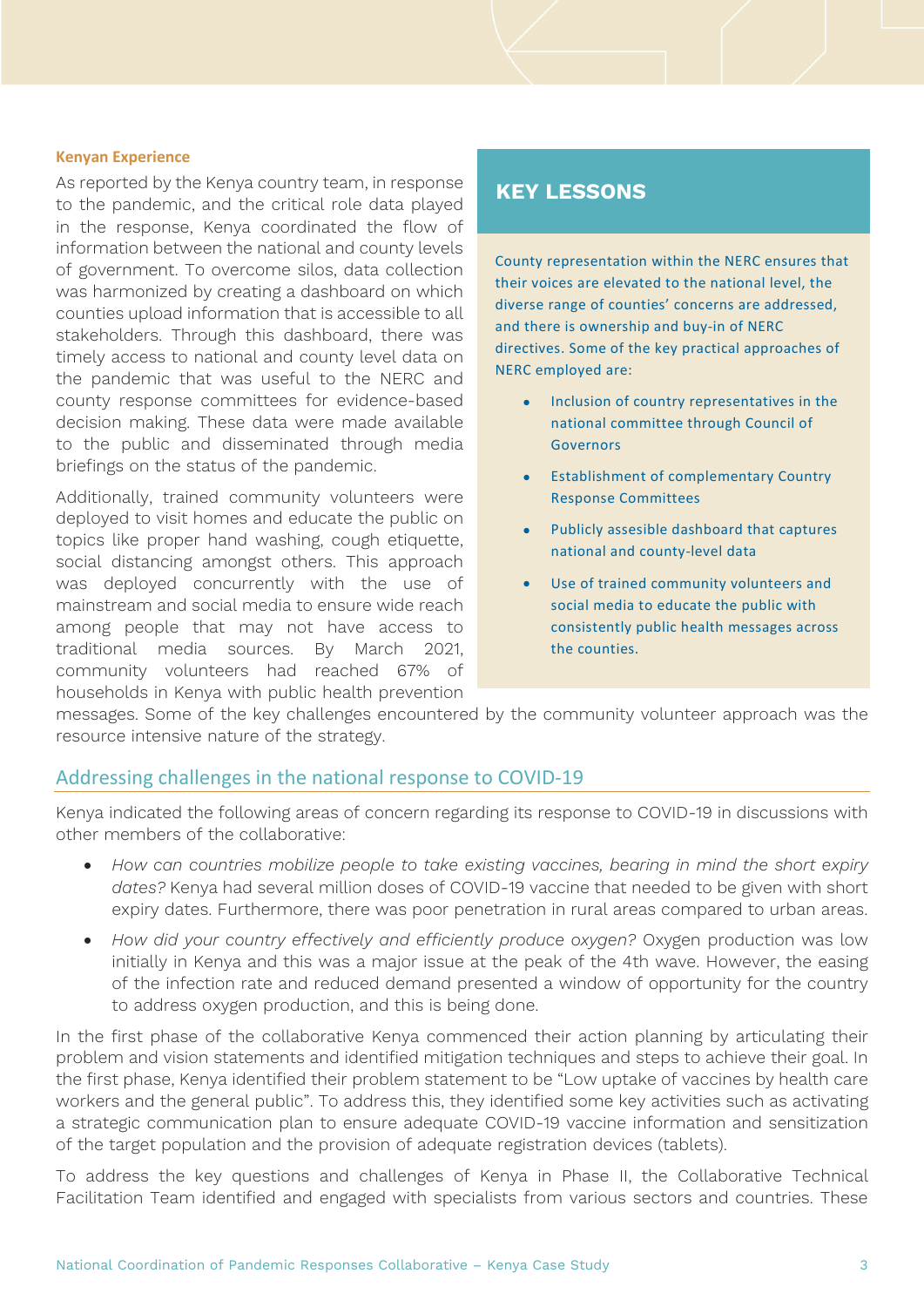specialists worked with the technical team to develop resources and other knowledge products for the community of learners. Additionally, these and other prioritized joint learning topics were highlighted in the final virtual learning event of the Collaborative in January 2022 and synthesized in a final brief entitled, "National Coordination of Multi-sectoral and Multi-level Pandemic Response Collaborative: A Synthesis of Shared Learning".

Peer-learning provided the following insights for Kenya' challenges:

## **Certain counties in Kenya have demonstrated progress with increasing COVID-19 vaccine uptake in communities and these successes can be adapted and replicated across other counties.**

In Kisumu County in Western Kenya, factors driving community vaccine hesitancy were myths and misconceptions further complicated by static facility-based vaccination (Kenyans are more familiar with childhood vaccination drives deployed for diseases like polio and measles)<sup>8</sup>. With technical support from WHO and other partners, the County Health Management Team implemented an innovative two-pronged response through a County COVID-19 vaccine roll-out task force. These were targeted advocacy, risk communication, social mobilization to improve vaccine uptake, and community outreach campaigns to increase equity. Using a local multi-stakeholder approach, the outreach delivery mechanism used schools and community sites and integrated this with the Human papillomavirus (HPV) vaccination exercise targeting girls aged 10 – 12 years. The outreach accounted for 83% of COVID-19 vaccine doses administered, while static health facilities accounted for only 17%. Overall, uptake increased from 896 to 4,338 (a 4.8-fold increase in demand and uptake within one week of outreach in May 2021). Vii

#### **Effective Community Participation**

Community officials, religious leaders, and other multi-sectoral stakeholders are instrumental in reducing vaccine hesitancy and improving the uptake of vaccines in communities in low- and middleincome countries like Kenya.<sup>[viii](#page-4-7)</sup> Leveraging these community leadership structures will help educate the public, dispel rumors, address COVID-19 vaccine misinformation, improve trust, and increase vaccine uptake. In addition, studies have shown that involving community leaders in active decisionmaking will prove helpful. These decisions include citing of potential vaccination sites among others.<sup>ix</sup>

#### **Widespread Contextualized Communication Campaigns**

Communication campaigns that consider legitimate concerns of the public are critical to build trust and dispel misinformation.<sup>[x](#page-4-9)</sup> Systems that identify specific public vaccine hesitancy concerns need to be developed and this data utilized to design and drive intensive communication campaigns targeted at specific population groups. This clear messaging would help spread goodwill about vaccine safety and efficacy and build public trust.

More insights on the response to COVID-19 in LMIC, including lessons learned from Kenya's response, were synthesized in the Collaborative's final report: "National Coordination of Multi-sectoral and Multi-level Pandemic Response Collaborative: A Synthesis of Shared Learning."

## **Conclusion**

The COVID-19 pandemic presents valuable insights and opportunities for learning from country peers and counties within Kenya that have successfully addressed vaccine hesitancy, improved uptake, and ensured equity with COVID-19 vaccine delivery. As Kenya continues to leverage its multi-stakeholder national coordination mechanism, engage community structures, and maximize harmonized data management systems for effective coordination, the country is better positioning itself to improve vaccine uptake, curb the spread of COVID-19, and expand preparedness to manage future epidemics and outbreaks.